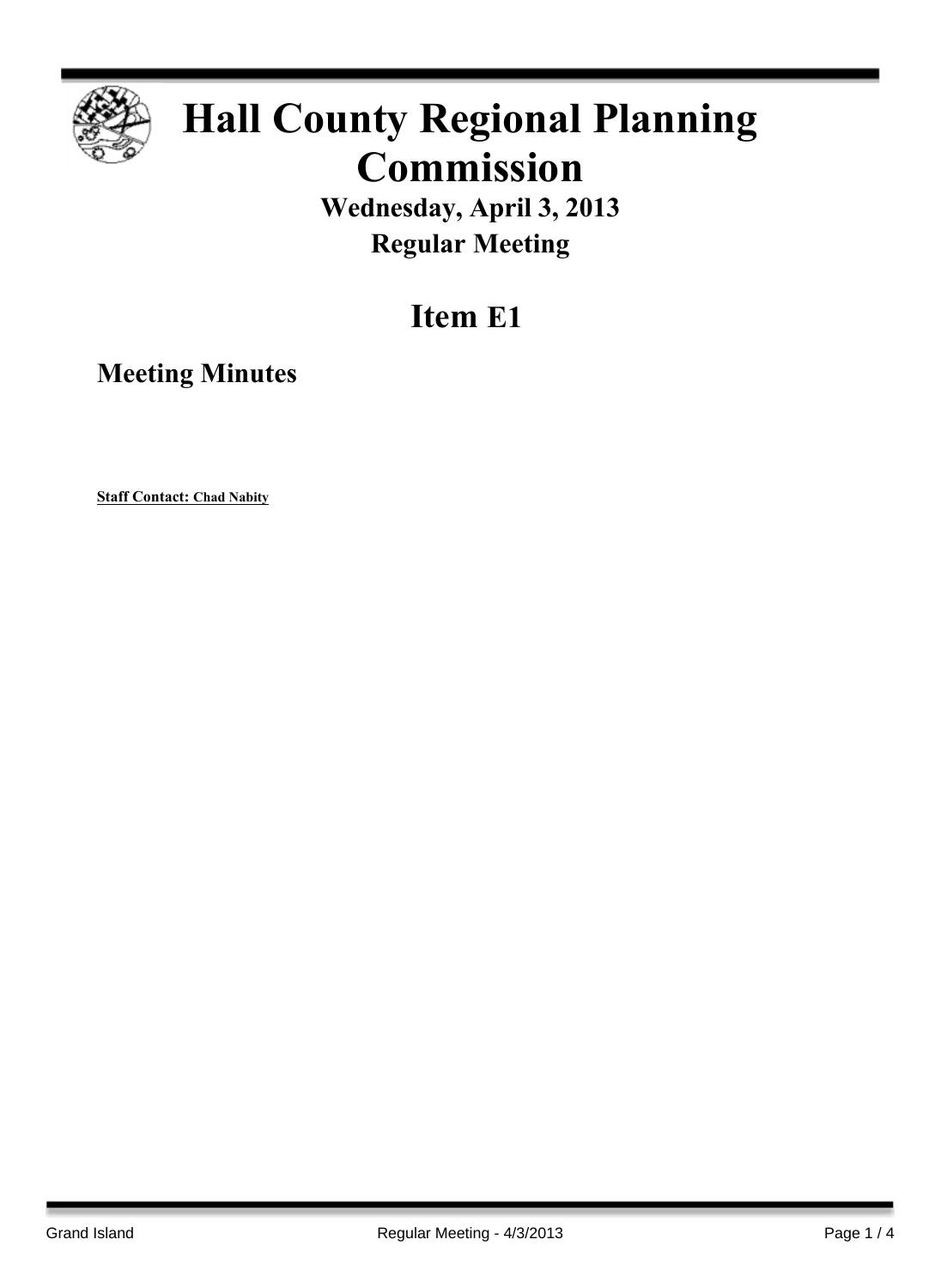

#### THE REGIONAL PLANNING COMMISSION OF HALL COUNTY, GRAND ISLAND, WOOD RIVER AND THE VILLAGES OF ALDA, CAIRO, AND DONIPHAN, **NEBRASKA**

| <b>Minutes</b> |  |
|----------------|--|
| for            |  |
| March 6, 2013  |  |
|                |  |

The meeting of the Regional Planning Commission was held Wednesday, February 6, 2013, in the Community Meeting Room - City Hall – Grand Island, Nebraska. Notice of this meeting appeared in the "Grand Island Independent" February 26, 2013.

> Present: Leslie Ruge Jaye Monter Pat O'Neill Bill Hayes Mark Haskins Scott Eriksen Deb Reynolds

John Amick Don Snodgrass

Absent: Dennis McCarty, Karen Bredthauer and Julie Connelly

Other:

Staff: Chad Nabity, Rose Rhoads

Press:

#### **1. Call to order.**

Chairman O'Neill called the meeting to order at 6:03 p.m.

**2.** O'Neill stated that this was a public meeting subject to the open meetings laws of the State of Nebraska. He noted that the requirements for an open meeting were posted on the wall in the room and easily accessible to anyone who may be interested in reading them.

#### **3. Minutes of February 6, 2013 meeting.**

A motion was made by Ruge to approve the meeting minutes and seconded by Eriksen to approve the Minutes of the February 6, 2013 meeting as mailed.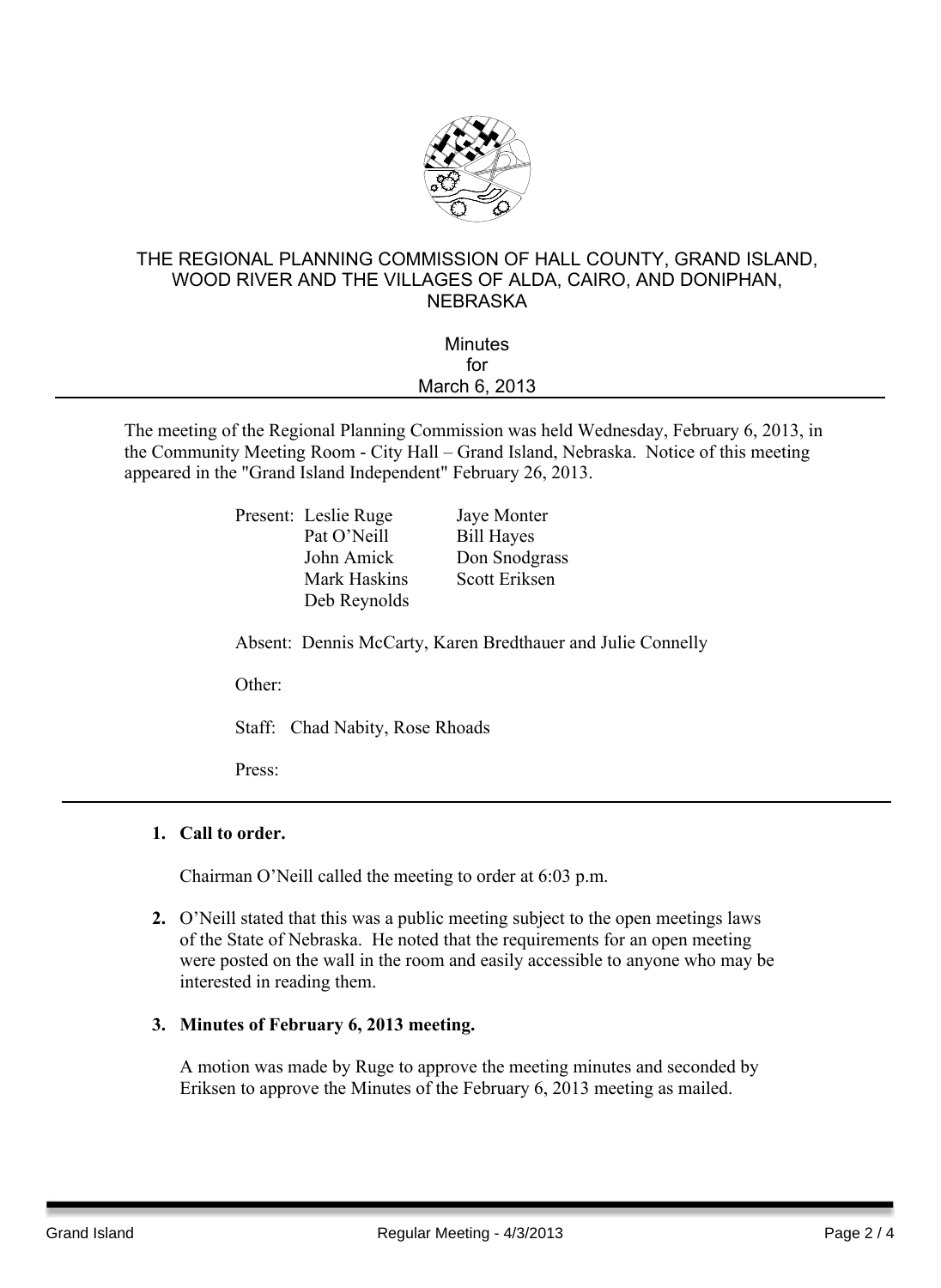The motion carried with 9 members present and 6 voting in favor (Amick, O'Neill, Ruge, Hayes, Snodgrass and Haskins) and 3 members present abstaining (Monter, Eriksen and Reynolds).

#### **4. Request Time to Speak.**

Katherine Kenna, 3841 Meadowlark Circle, Jim Brisnehan, 3927 Partridge Circle, Greg Baxter, 2121 N Monitor Rd., Adam Brosz, 3824 Sparrow Circle and Jeff Palik, 201 E  $2<sup>nd</sup>$  St., Grand Island, on item #6.

**5. Public Hearing – Rezone -** A request to rezone properties on a track of land comprising a part of the West Half of the Northeast Quarter (W1/2 NE1/4), of Section Twenty Two (22), Township Eleven (11) North, Range Nine (9) West of the 6<sup>th</sup> P.M. in the City of Grand Island, from R1-Suburban Density Residential Zone to R2-Low Density Residential Zone.

Nabity explained this was to rezone approximately 4.399 acres of land north of Fonner Park Road and east of Pleasant View Drive, from R1 Suburban Density Residential to R2 Low Density Residential, in the City of Grand Island. The purpose of this rezoning request is to allow the subdivision of this property in a manner that is consistent with the current market conditions.

Proposed development at this site is 11 townhouse units that will provide market rate housing.

O'Neill closed the Public Hearing.

A motion was made by Ruge and seconded by Eriksen to approve the rezone from R1 Suburban Residential Zone to R2 Low Density Residential.

A roll call vote was taken and the motion passed with 9 members present and 9 voting in favor (Amick, O'Neill, Ruge, Hayes, Reynolds, Monter, Haskins, Snodgrass and Eriksen,) and no one voting against.

**6. Final Plat – Pleasant View 16th Subdivision** - located north of Fonner Park Road and east of Pleasant View Drive, in Grand Island, Hall County, Nebraska. Consisting of 8.809 acres and (31 Lots).

A motion was made by Ruge and seconded by Eriksen to approve the plat as presented.

A roll call vote was taken and the motion passed with 9 members present (Amick, O'Neill, Ruge, Hayes, Reynolds, Haskins, Monter, Eriksen and Snodgrass) voting in favor, no member present abstaining.

**7. Final Plat – Summerfield Estates 8th Subdivision** – located west of US Hwy 281 and south of State Street, in the City of Grand Island, in Hall County, Nebraska. Consisting of (27 Lots) and 12.22 acres.

Katherine Kenna, 3841 Meadowlark Circle, stated she was unsettled about the property